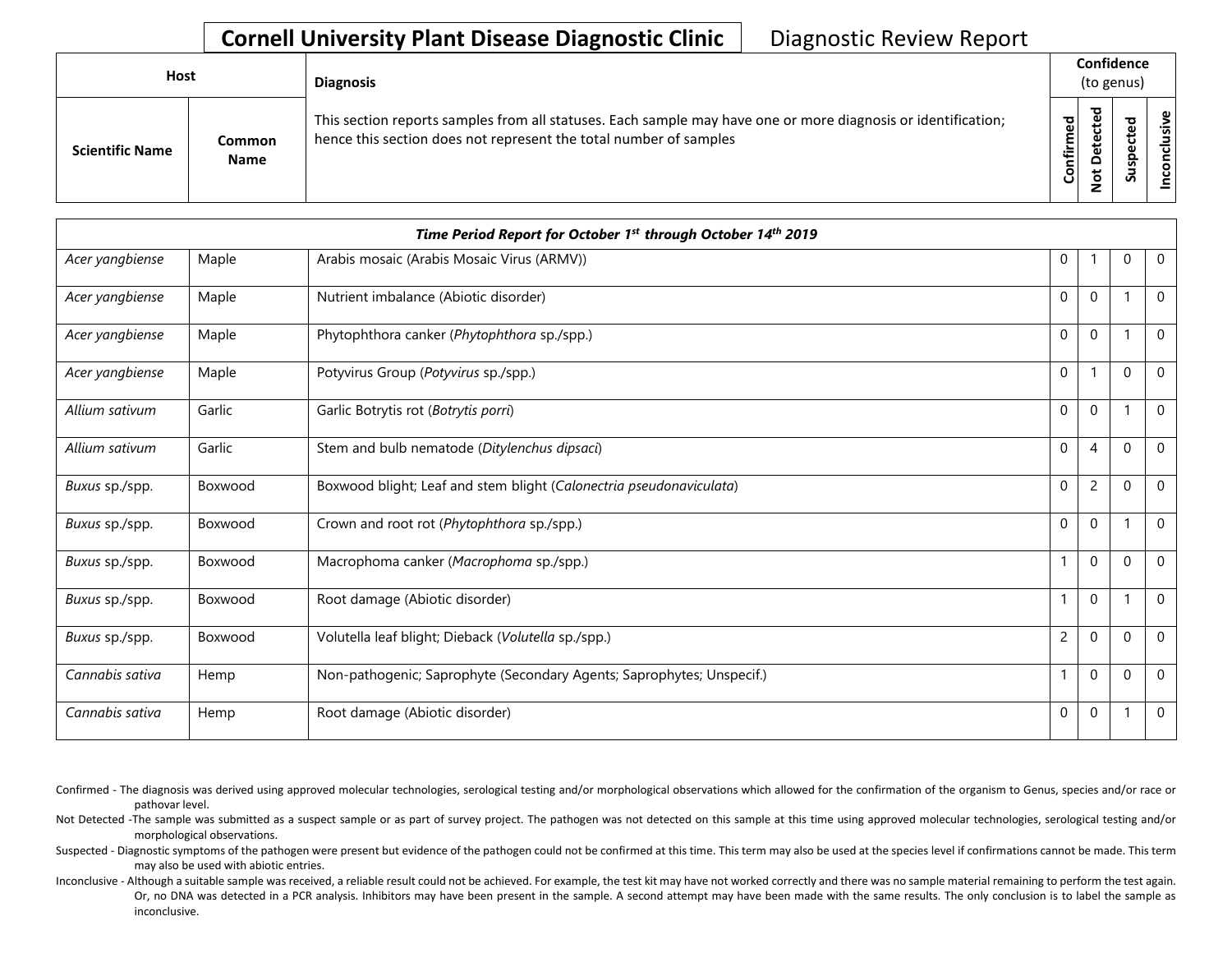| <b>Host</b>            |                       | <b>Diagnosis</b>                                                                                                                                                                   |           | Confidence<br>(to genus)          |   |                      |
|------------------------|-----------------------|------------------------------------------------------------------------------------------------------------------------------------------------------------------------------------|-----------|-----------------------------------|---|----------------------|
| <b>Scientific Name</b> | Common<br><b>Name</b> | This section reports samples from all statuses. Each sample may have one or more diagnosis or identification;<br>hence this section does not represent the total number of samples | Confirmed | ᇃ<br>ω<br>e<br>Q<br>سه<br>$\circ$ | n | ω<br><u>.응</u><br>᠊ᠣ |

| Carpinus betulus                | European<br>Hornbeam | Root rot (Phytophthora sp./spp.)                                      | $\mathbf 0$    |                          | $\mathbf 0$  | $\mathbf 0$    |
|---------------------------------|----------------------|-----------------------------------------------------------------------|----------------|--------------------------|--------------|----------------|
| Cupressus $\times$<br>leylandii | Leyland Cypress      | Cercospora blight (Passalora sequoiae)                                |                | $\mathbf 0$              | $\Omega$     | $\mathbf 0$    |
| Glycine max                     | Soybean              | Soybean downy mildew (Peronospora manshurica)                         | 1              | $\mathbf 0$              | 0            | $\mathbf 0$    |
| Glycine max                     | Soybean              | Soybean frogeye leaf spot (Cercospora sojina)                         | $\overline{1}$ | $\boldsymbol{0}$         | 0            | $\mathbf 0$    |
| Glycine max                     | Soybean              | Soybean sudden death syndrome (Fusarium virguliforme)                 | $\mathbf 0$    | 1                        | 0            | $\mathbf 0$    |
| Ilex glabra                     | Inkberry             | Black root rot (Thielaviopsis basicola)                               | $\mathbf 0$    | $\mathbf 1$              | $\mathbf 0$  | 0              |
| Ilex glabra                     | Inkberry             | Non-pathogenic; Saprophyte (Secondary Agents; Saprophytes; Unspecif.) | 1              | $\Omega$                 | $\mathbf{0}$ | $\mathbf 0$    |
| Ilex glabra                     | Inkberry             | Planting too deep (Abiotic disorder)                                  | $\mathbf 0$    | $\mathbf 0$              |              | $\mathbf 0$    |
| Ligustrum sp./spp.              | Privet               | Root damage (Abiotic disorder)                                        | 1              | $\boldsymbol{0}$         | 0            | $\mathbf 0$    |
| Ligustrum sp./spp.              | Privet               | Root rot (Phytophthora sp./spp.)                                      | $\mathbf 0$    | $\overline{\phantom{a}}$ | 0            | $\mathbf 0$    |
| Malus domestica                 | Domestic Apple       | Dagger nematodes (Xiphinema sp./spp.)                                 | $\overline{c}$ | Í<br>$\overline{7}$      | 0            | $\overline{0}$ |
| Malus domestica                 | Domestic Apple       | Lesion nematodes (Pratylenchus sp./spp.)                              | $\overline{7}$ | $\overline{c}$           | 0            | $\mathbf 0$    |

Confirmed - The diagnosis was derived using approved molecular technologies, serological testing and/or morphological observations which allowed for the confirmation of the organism to Genus, species and/or race or pathovar level.

Not Detected -The sample was submitted as a suspect sample or as part of survey project. The pathogen was not detected on this sample at this time using approved molecular technologies, serological testing and/or morphological observations.

Suspected - Diagnostic symptoms of the pathogen were present but evidence of the pathogen could not be confirmed at this time. This term may also be used at the species level if confirmations cannot be made. This term may also be used with abiotic entries.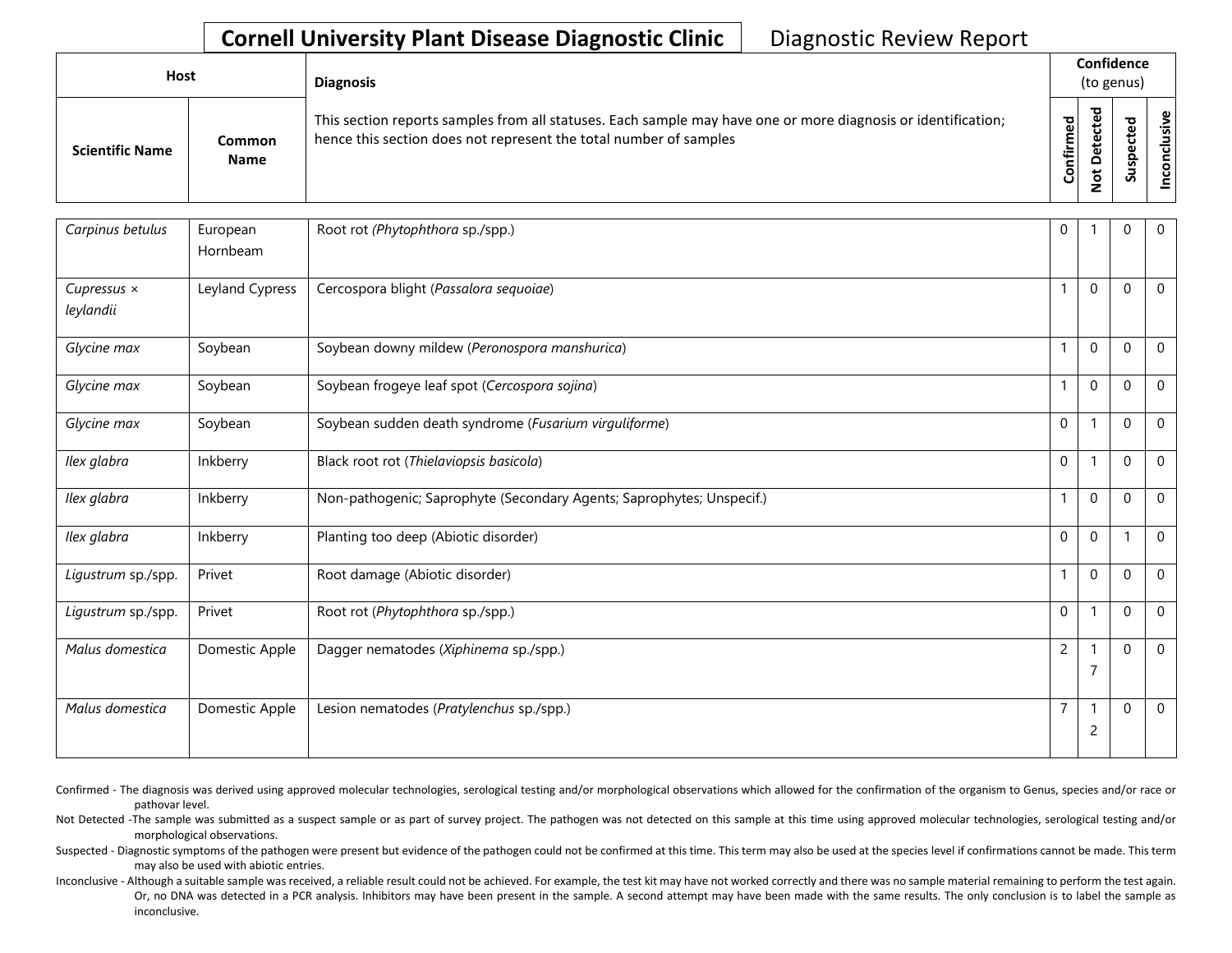| <b>Host</b>            |                       | <b>Diagnosis</b>                                                                                                                                                                   |                  |        | Confidence<br>(to genus)   |                        |
|------------------------|-----------------------|------------------------------------------------------------------------------------------------------------------------------------------------------------------------------------|------------------|--------|----------------------------|------------------------|
| <b>Scientific Name</b> | Common<br><b>Name</b> | This section reports samples from all statuses. Each sample may have one or more diagnosis or identification;<br>hence this section does not represent the total number of samples | ಕ<br>nfirm<br>ပြ | ᇃ<br>≏ | ω<br>ω<br>௨<br>s<br>Б<br>S | $\frac{1}{2}$<br><br>۰ |

| Ophiopogon<br>japonicus  | Mondograss;<br>Dwarf lily turf | Anthracnose; Colletotrichum leaf spot (Colletotrichum sp./spp.)       |              | 0            | $\Omega$     | $\overline{0}$ |
|--------------------------|--------------------------------|-----------------------------------------------------------------------|--------------|--------------|--------------|----------------|
| Ophiopogon<br>japonicus  | Mondograss;<br>Dwarf lily turf | High soil moisture (Abiotic disorder)                                 | $\mathbf{0}$ | $\mathbf 0$  |              | $\mathbf 0$    |
| Ophiopogon<br>japonicus  | Mondograss;<br>Dwarf lily turf | Unspecified pathology (Rhizoctonia sp./spp.)                          | $\mathbf{1}$ | $\mathbf 0$  | $\mathbf{0}$ | $\mathbf 0$    |
| Platanus x<br>acerifolia | London<br>Planetree            | Branch canker; Massaria (Splanchnonema platani)                       | $\mathbf 0$  | $\mathbf{1}$ | $\mathbf 0$  | $\mathbf 0$    |
| Platanus x<br>acerifolia | London<br>Planetree            | Unspecified pathology (Hapalocystis sp./spp.)                         |              | $\mathbf 0$  | $\mathbf{0}$ | $\mathbf 0$    |
| Platanus x<br>acerifolia | London<br>Planetree            | Unspecified pathology (Phomopsis sp./spp.)                            | $\mathbf{1}$ | $\mathbf 0$  | $\mathbf 0$  | $\overline{0}$ |
| Prunus<br>laurocerasus   | Cherry laurel                  | Insect damage (Unidentified Insect)                                   | $\mathbf{0}$ | $\mathbf 0$  |              | $\overline{0}$ |
| Prunus<br>laurocerasus   | Cherry laurel                  | Non-pathogenic; Saprophyte (Secondary Agents; Saprophytes; Unspecif.) | $\mathbf{1}$ | $\Omega$     | $\mathbf{0}$ | $\overline{0}$ |
| Quercus palustris        | Pin Oak                        | Mechanical damage (Abiotic disorder)                                  | $\mathbf{0}$ | $\mathbf 0$  |              | $\overline{0}$ |
| Quercus palustris        | Pin Oak                        | Wood decay fungus (Unidentified Fungus)                               | $\mathbf 0$  |              | $\mathbf 0$  | $\overline{0}$ |

Confirmed - The diagnosis was derived using approved molecular technologies, serological testing and/or morphological observations which allowed for the confirmation of the organism to Genus, species and/or race or pathovar level.

Not Detected -The sample was submitted as a suspect sample or as part of survey project. The pathogen was not detected on this sample at this time using approved molecular technologies, serological testing and/or morphological observations.

Suspected - Diagnostic symptoms of the pathogen were present but evidence of the pathogen could not be confirmed at this time. This term may also be used at the species level if confirmations cannot be made. This term may also be used with abiotic entries.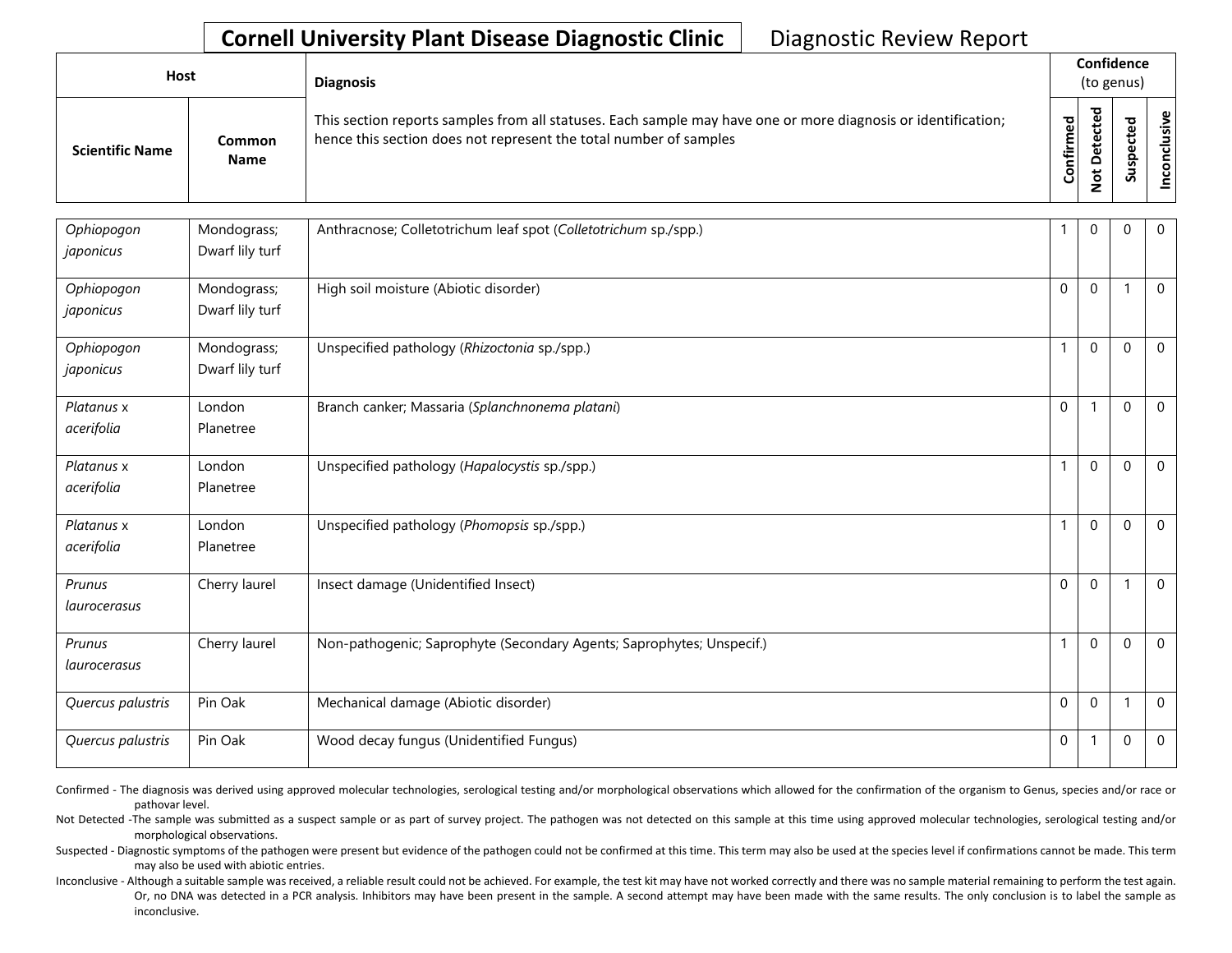| <b>Host</b>            |                       | <b>Diagnosis</b>                                                                                                                                                                   |                                      |                  | Confidence<br>(to genus)        |          |
|------------------------|-----------------------|------------------------------------------------------------------------------------------------------------------------------------------------------------------------------------|--------------------------------------|------------------|---------------------------------|----------|
| <b>Scientific Name</b> | Common<br><b>Name</b> | This section reports samples from all statuses. Each sample may have one or more diagnosis or identification;<br>hence this section does not represent the total number of samples | ਠ<br>$\tilde{\mathbf{Q}}$<br>Confirm | ਠ<br>≏<br>پ<br>۰ | ᇃ<br>ω<br>ω<br>௨<br>s<br>∍<br>S | ያ<br>'あ」 |

| Quercus palustris | Pin Oak                          | Bacterial leaf scorch (Xylella fastidiosa)         | 0            |              | 0                        | $\mathbf 0$    |
|-------------------|----------------------------------|----------------------------------------------------|--------------|--------------|--------------------------|----------------|
| Quercus palustris | Pin Oak                          | Leaf scorch (Abiotic disorder)                     | $\mathbf 0$  | $\mathbf{0}$ | 1                        | $\mathbf 0$    |
| Quercus rubra     | Northern Red<br>oak              | Bacterial leaf scorch (Xylella fastidiosa)         | $\mathbf 0$  |              | 0                        | $\mathbf 0$    |
| Quercus rubra     | Northern Red<br>oak              | Leaf scorch (Abiotic disorder)                     | $\Omega$     | $\mathbf{0}$ | $\overline{\phantom{a}}$ | $\overline{0}$ |
| Quercus sp./spp.  | Oak                              | Bacterial leaf scorch (Xylella fastidiosa)         |              | $\Omega$     | $\Omega$                 | $\mathbf 0$    |
| Rhus aromatica    | Fragrant Sumac                   | Fusarium wilt (Fusarium oxysporum)                 | $\mathbf{1}$ | $\mathbf 0$  | $\mathbf 0$              | $\mathbf 0$    |
| Tilia americana   | American<br>(linden)<br>basswood | Mycosphaerella leaf spot (Mycosphaerella sp./spp.) |              | $\mathbf 0$  | 0                        | $\mathbf 0$    |
| Tilia americana   | American<br>(linden)<br>basswood | Root damage (Abiotic disorder)                     | $\mathbf 0$  | $\mathbf 0$  |                          | $\mathbf 0$    |
| Tilia americana   | American<br>(linden)<br>basswood | Unidentified insect egg (Unidentified Insect Egg)  |              | $\mathbf 0$  | $\mathbf 0$              | $\mathbf{0}$   |

Confirmed - The diagnosis was derived using approved molecular technologies, serological testing and/or morphological observations which allowed for the confirmation of the organism to Genus, species and/or race or pathovar level.

Not Detected -The sample was submitted as a suspect sample or as part of survey project. The pathogen was not detected on this sample at this time using approved molecular technologies, serological testing and/or morphological observations.

Suspected - Diagnostic symptoms of the pathogen were present but evidence of the pathogen could not be confirmed at this time. This term may also be used at the species level if confirmations cannot be made. This term may also be used with abiotic entries.